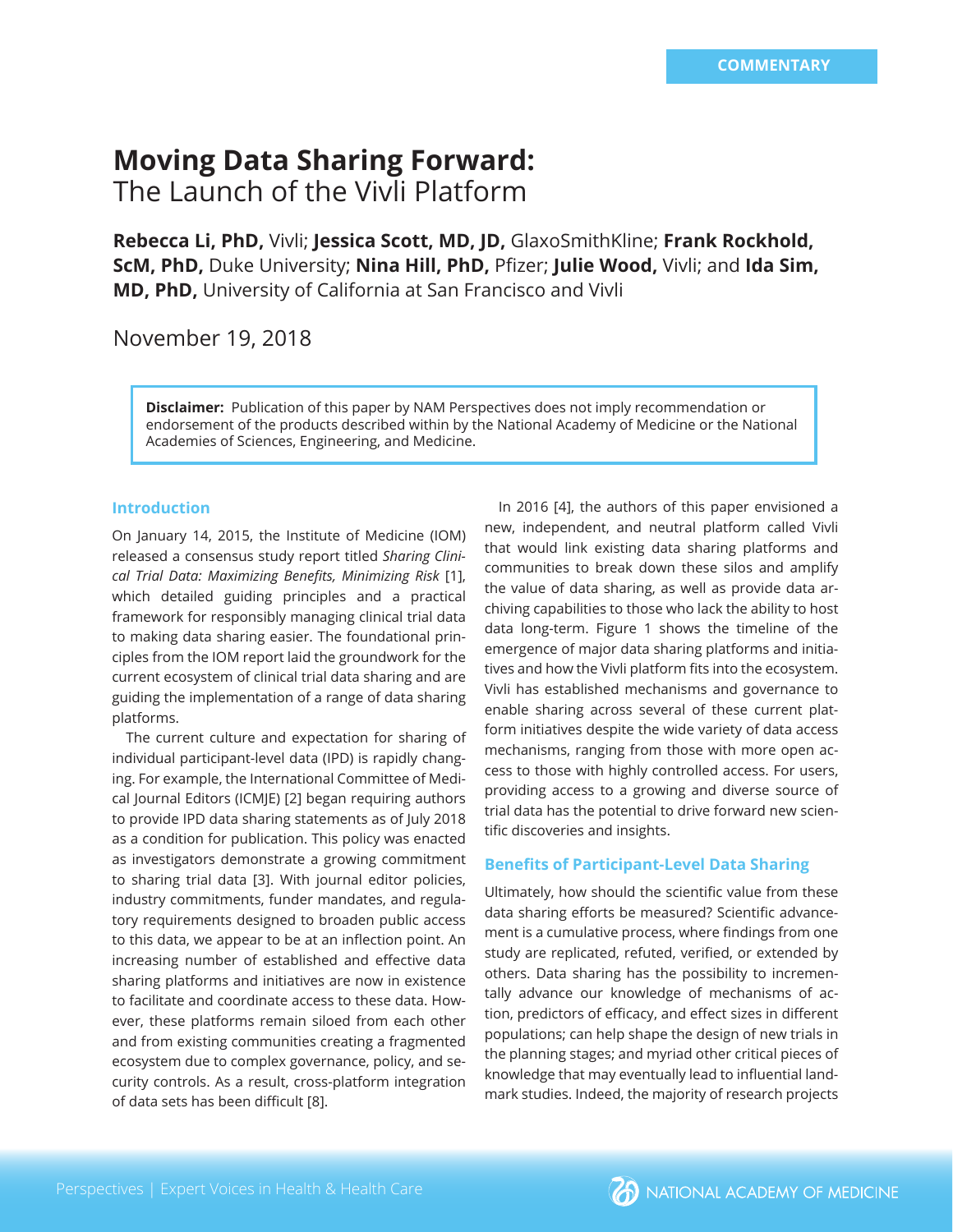published on existing data sharing platforms do not replicate primary original findings but, rather, test new hypotheses [5]. Data sharing has the potential to increase the rate of scientific discovery, enhancing our ability to truly build on prior knowledge to maximize scientific output, while decreasing unnecessary risks to future participants.

Historically, data have been shared at the summary or aggregate level. Sharing participant-level data allows more powerful analyses, including new subgroup analyses, permitting the use of different analytic methods than was used in the original analysis, and analysis of time-to-event and continuous variables. We are now beginning to see demand for IPD from researchers as key findings, and examples of new science generated from IPD sharing is starting to be published. In 2016, the European Federation of Pharmaceutical Industries and Associations and the Pharmaceutical Research



### Clinical Trial Data Sharing Platforms Milestones in Participant-Level Data

### **Figure 1 | Clinical Trial Data Sharing Platform Milestones in Participant-Level Data** SOURCE: Developed by authors

and Manufacturers of America jointly surveyed their members and found that 64% of their member companies received requests for data and the majority of these data requests were for participant-level data (679 out of 1,062 requests) [6]. Estimates are that over 330 peer-reviewed publications have resulted from the Project Data Sphere, NIH BioLINCC, Yale Yoda, CSDR and Pfizer data-sharing efforts.

# **The Vivli Platform**

Vivli was designed to bridge the fragmentation in the current data sharing ecosystem and provide data ar-

chiving and hosting capacity. The authors of this paper understand the need that so much participant-level data was available for sharing, but could not be directly integrated. The platform was designed to bring together diverse sources of data for cross-platform sharing to enable the scientific community to utilize the contributions of trial participants beyond that from their original use. For example, the Vivli data use agreement ensures that the privacy rights of clinical trial participants are respected while advancing the goal of scientifically valid secondary analyses and balancing the interests of data contributors. Moreover, Vivli is implementing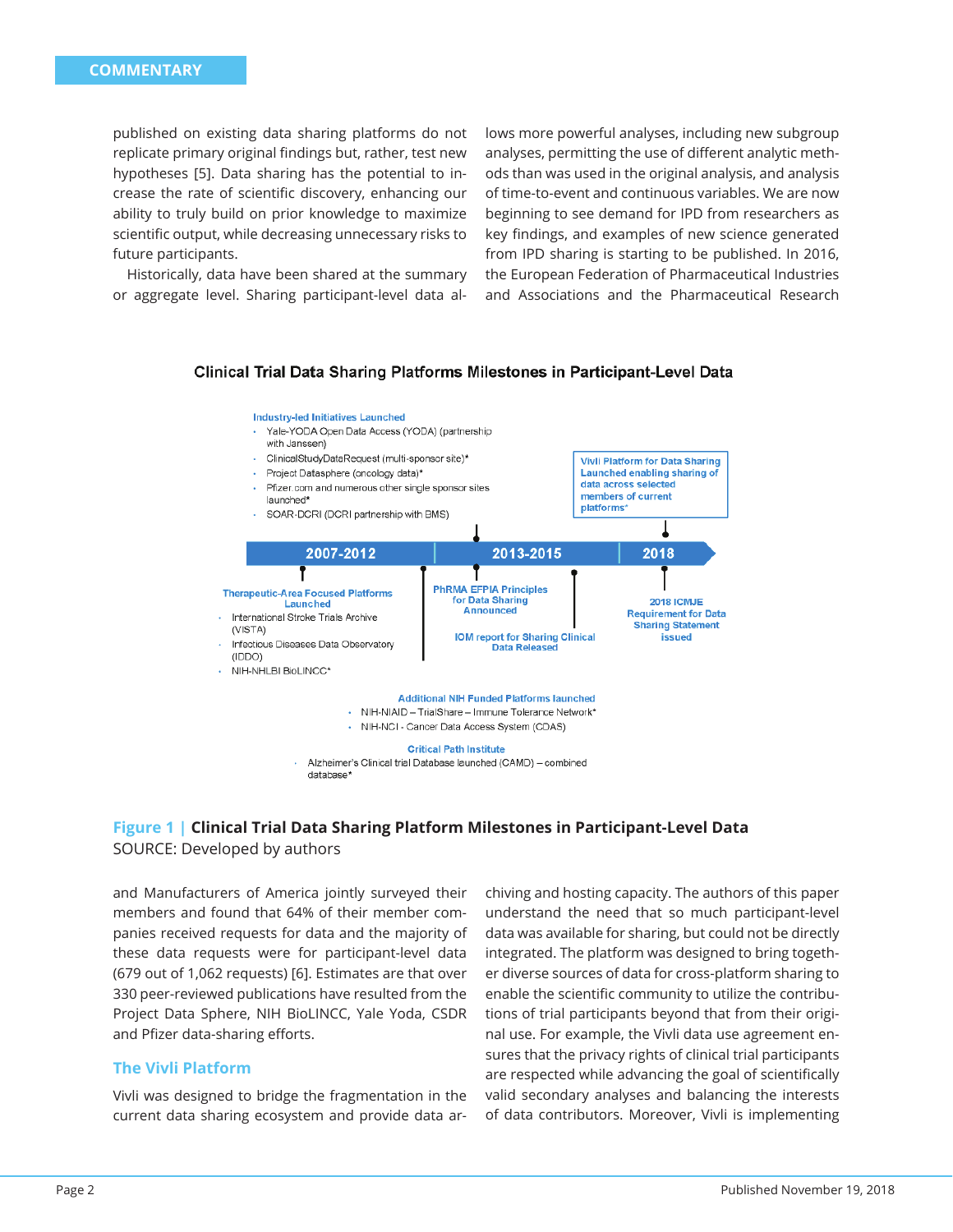advanced informatics technologies to meet FAIR (Findable, Accessible, Interoperable, Reusable) principles [7]. This cross-platform sharing will hopefully encourage and enable the incremental scientific advances described above.

Vivli is also neutral broker between data contributors and data requesters. The platform governance follows a number of central tenets, including transparently displaying the criteria for access, any exceptions to those criteria and how studies may be accessed. For requesters, Vivli can be used to search thousands of clinical studies that previously could not be easily searchable or integrated via a single portal. This robust search engine can be used by requesters which may help to target their search effectively and efficiently across multiple data contributors. The ability to find the specific data that can help scientists advance their work will enable them to work faster and more efficiently.

Vivli was created both as a response to the promise of IPD data sharing and to the frustration of not being able to use the data to its fullest extent.

### **In Closing**

Key challenges ahead for IPD data sharing include more widespread adoption by data contributors of global data standards and the development of prospective plans for data sharing. Given the duration of a typical clinical trial, the data shared today are likely from studies planned when data sharing platforms were either non-existent or in their infancy. As culture shifts and data sharing becomes standard practice, users and contributors will need to work towards more unified processes and data standards. Additionally, there remain unresolved tensions between the potential risk of re-identification, evolving consensus standards for anonymization and maintaining data utility. Data sharing platforms have an important role to play in both shifting the culture and addressing these challenges with key partners. Ultimately, if we are successful, we will have respected the contributions of trial participants to science and maximized the opportunity to benefit human health.

### **References**

1. Institute of Medicine (IOM). 2015. Sharing clinical trial data: Maximizing benefits, minimizing risk. Washington, DC: The National Academies Press. http://nationalacademies.org/HMD/Reports/2015/Sharing-Clinical-Trial-Data.aspx (accessed July 25, 2018).

- 2. Taichman, D. B., Sahni, P., Pinborg, A., Peiperl, L., Laine, C., James, A., ... & Frizelle, F. A. (2017). Data sharing statements for clinical trials: a requirement of the International Committee of Medical Journal Editors. Annals of Internal medicine, 167(1), 63-65.
- 3. Tannenbaum, S., Ross, J. S., Krumholz, H. M., Desai, N. R., Ritchie, J. D., Lehman, R., ... & Gross, C. P. (2017). Early experiences with journal data sharing policies: a survey of published clinical trial investigators. Annals of Internal Medicine. [Epub ahead of print 17 July 2018] doi: 10.7326/M18-0723 (accessed August 1, 2018).
- 4. Bierer, B. E., Li, R., Barnes, M., & Sim, I. (2016). A global, neutral platform for sharing trial data. New England Journal of Medicine, 374(25), 2411-2413.
- 5. Navar, A. M., Pencina, M. J., Rymer, J. A., Louzao, D. M., & Peterson, E. D. (2016). Use of open access platforms for clinical trial data. JAMA, 315(12), 1283-1284.
- 6. EFPIA-PHRMA. Principles for Responsible Clinical Trial Data Sharing: report on the 2106 Member Company Survey. 2016. https://www. efpia.eu/media/288603/efpia-phrma-report-onthe-2016-member-company-survey-on-the-jointprinciples-for-responsible-clinical-trial-data-sharing.pdf (accessed November 11, 2018).
- 7. Wilkinson, M. D. et al. 2016. The FAIR Guiding Principles for scientific data management and stewardship. Sci. Data 3, 160018. https://www.nature. com/articles/sdata201618 (accessed July 25, 2018).
- 8. Rockhold, F., P. Nisen, and A. Freeman. 2016. Data Sharing at a Crossroads. The New England Journal of Medicine 375:1115-1117. https://doi. org/10.1056/NEJMp1608086 (accessed November 11, 2018).

# **DOI**

https://doi.org/10.31478/201811b

# **Suggested Citation**

Li, R., J. Scott, F. Rockhold, N. Hill, J. Wood, and I. Sim. 2018. Moving Data Sharing Forward: The Launch of the Vivli Platform. *NAM Perspectives.* Commentary, National Academy of Medicine, Washington, DC. https://doi. org/10.31478/201811b.

### **Author Information**

**Rebecca Li, PhD,** is Executive Director at Vivli. **Jessica Scott, MD, JD** authored this work in her role as the Director of North America Medical Policy and Advocacy